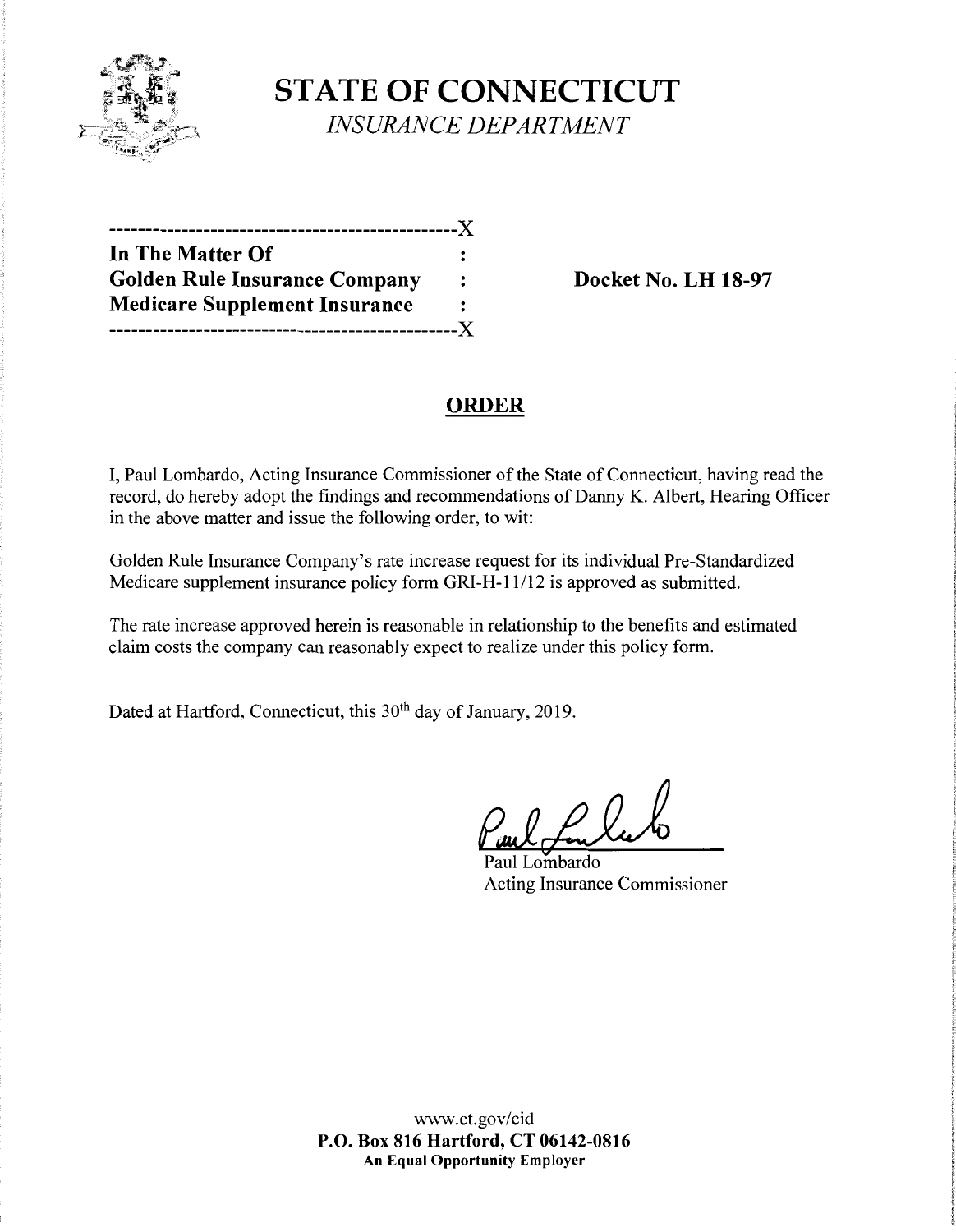

# **STATE OF CONNECTICUT**  *INSURANCE DEPARTMENT*

| In The Matter Of                     |      |
|--------------------------------------|------|
| <b>Golden Rule Insurance Company</b> | :    |
| <b>Medicare Supplement Insurance</b> | :    |
|                                      | $-X$ |

**Docket No. LH 18-97** 

### **PROPOSED FINAL DECISION**

#### I. **INTRODUCTION**

The Insurance Commissioner of the State of Connecticut is empowered to review rates charged for individual and group Medicare supplement policies sold to any resident of this State who is eligible for Medicare. The source for this regulatory authority is contained in Chapter 700c and Section 3 8a-495a of the Connecticut General Statutes.

After due notice, a hearing was held at the Insurance Department in Hartford, CT on Thursday, January 10, 2019, to consider whether or not the rate increase requested by Golden Rule Insurance Company on its Medicare supplement insurance business should be approved.

No members from the general public attended the hearing.

One company representative from Golden Rule Insurance Company listened to the hearing via speaker phone.

The hearing was conducted in accordance with the requirements of Section 38a-474, Connecticut General Statutes, the Uniform Administrative Procedures Act, Chapter 54 of Section 38a-8-1 et seq. of the Regulations of Connecticut State Agencies.

A Medicare supplement policy is a private health insurance policy sold on an individual or group basis, which provides benefits that are additional to the benefits provided by Medicare. For many years Medicare supplement policies have been highly regulated under both state and federal law to protect the interests of persons eligible for Medicare who depend on these policies to provide additional coverage for the costs of health care.

Effective December 1, 2005, Connecticut amended its program of standardized Medicare supplement policies in accordance with Section 38a-496a of the Connecticut General Statutes, and Sections 38a-495a-1 through 38a-495a-21 of the Regulations of Connecticut Agencies. This program, which conforms to federal requirements, provides a "core" package of benefits known as Plan A. Insurers may also offer any one or more of eleven other plans (Plans B through N).

Effective January 1, 2006, in accordance with Section 38a-495c of the Connecticut General Statutes (as amended by Public Act 05-20) premiums for all Medicare supplement policies in the state must use community rating. Rates for Plans A through N must be computed without regard to age, gender, previous claims history or the medical condition of any person covered by a Medicare supplement policy or certificate.

> www.ct.gov/cid **P.O. Box 816 Hartford, CT 06142-0816 An Equal Opportunity Employer**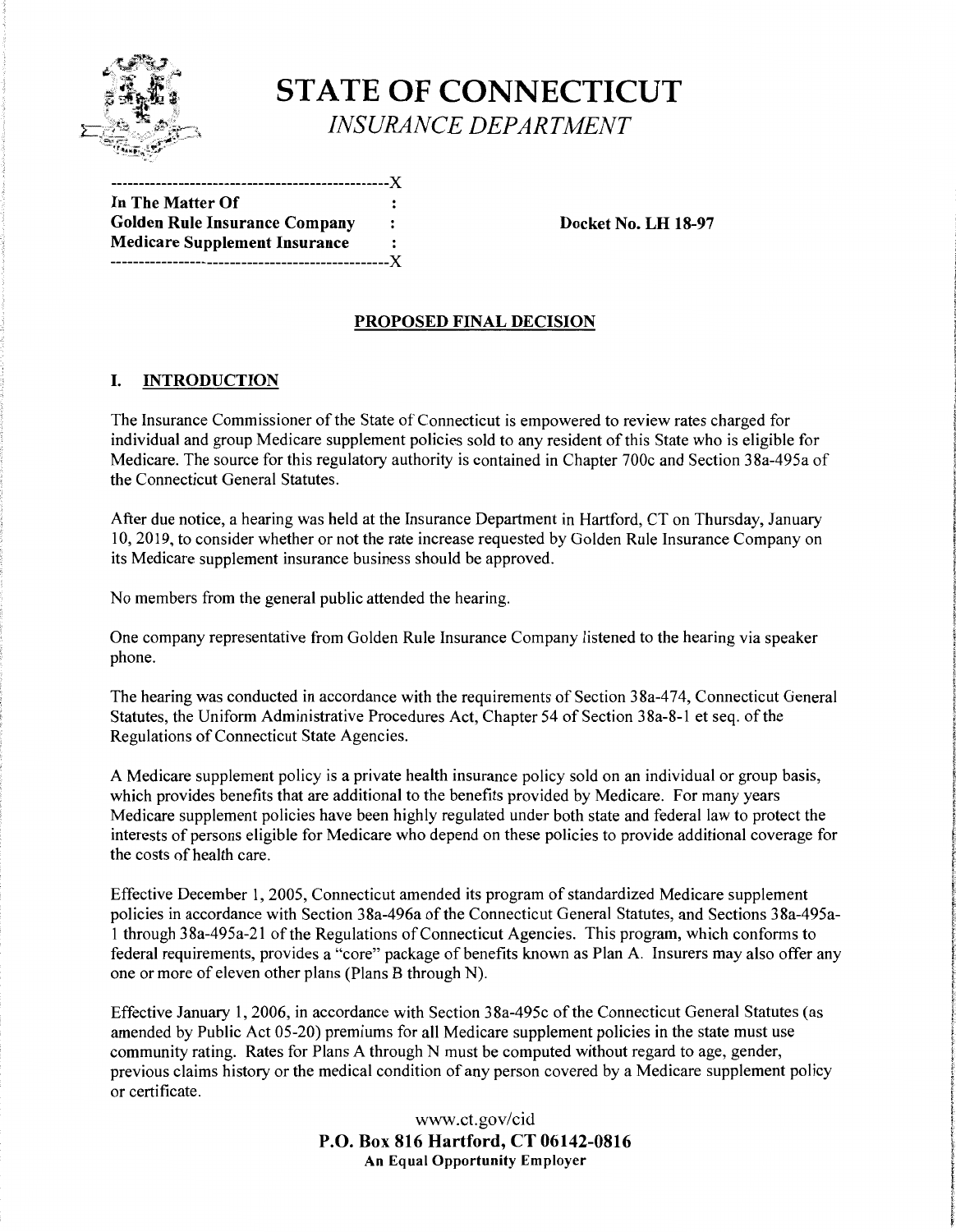The statute provides that coverage under Plans A through N may not be denied on the basis of age, gender, previous claims history or the medical condition of any covered person. Insurers may exclude benefits for losses incurred within six months from the effective date of coverage based on a pre-existing condition.

Effective October 1, 1998, carriers that offer Plan B or Plan C must make these plans as well as Plan A, available to all persons eligible for Medicare by reason of disability.

Insurers must also make the necessary arrangements to receive notice of all claims paid by Medicare for their insureds so that supplement benefits can be computed and paid without requiring insureds to file claim forms for such benefits. This process of direct notice and automatic claims payment is commonly referred to as "piggybacking" or "crossover".

Sections 38a-495 and 38a-522 of the Connecticut General Statutes, and Section 38a-495a-10 of the Regulations of Connecticut Agencies, state that individual and group Medicare supplement policies must have anticipated loss ratios of 65% and 75%, respectively. Under Sections 38a-495-7 and 38a-495a-10 of the Regulations of Connecticut Agencies, filings for rate increases must demonstrate that actual and expected losses in relation to premiums meet these standards, and anticipated loss ratios for the entire future period for which the requested premiums are calculated to provide coverage must be expected to equal or exceed the appropriate loss ratio standard.

Section 38a-473 of the Connecticut General Statutes provides that no insurer may incorporate in its rates for Medicare supplement policies factors for expenses that exceed 150% of the average expense ratio for that insurer's entire written premium for all lines of health insurance for the previous calendar year.

#### II. **FINDINGS OF FACT**

After reviewing the exhibits entered into the record of this proceeding, and utilizing the experience, technical competence and specialized knowledge ofthe Insurance Department, the undersigned makes the following findings of fact:

- 1. Golden Rule Insurance Company has requested a 5.8% rate increase on its individual pre-standardized policy form GRI-H-11/12.
- 2. As of 07/31/2018 there were 13 policies in-force in Connecticut and 156 nationwide.
- 3. The most recent approved rate increase was 9.9%, effective 06/15/2018.
- 4. Golden Rule has certified that their expense factors are in compliance with section 38a-473, C.G.S.
- 5. Golden Rule has conformed to subsection (e) of section 38a-495c, C.G.S. regarding the automatic claims processing requirement.
- 6. The proposed rates are designed to satisfy the Connecticut regulatory loss ratio of 65%.
- 7. The 2017 and 2018(through July) loss ratios in Connecticut are 77 .3% and 90.1 % respectively, while the inception-to-date loss ratio is 69.0%.
- 8. The 2017 and 2018(through July) loss ratios on a nationwide basis are 74.7% and 86.7% respectively, while the inception-to-date loss ratio is 67.6%.